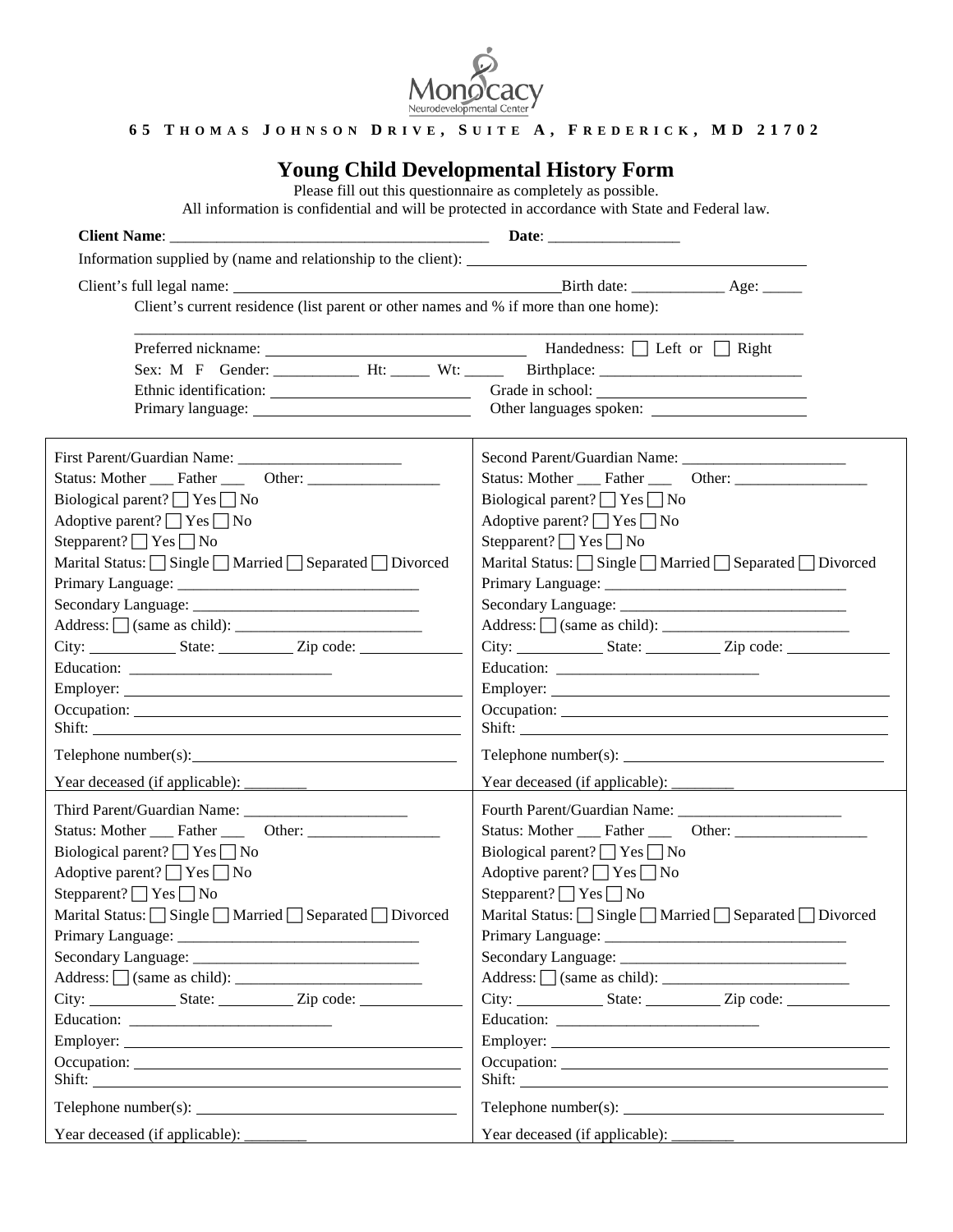|                                                                                                                                                                                                                      |     | <b>Is this client adopted?</b> $\Box$ Yes $\Box$ No If yes does the client know? $\Box$ Yes $\Box$ No Age at adoption: $\Box$ |              |
|----------------------------------------------------------------------------------------------------------------------------------------------------------------------------------------------------------------------|-----|-------------------------------------------------------------------------------------------------------------------------------|--------------|
| <b>Alternate Contacts</b>                                                                                                                                                                                            |     |                                                                                                                               |              |
|                                                                                                                                                                                                                      |     |                                                                                                                               |              |
| Telephone number:                                                                                                                                                                                                    |     |                                                                                                                               |              |
| Who has legal custody of the client?                                                                                                                                                                                 |     |                                                                                                                               |              |
|                                                                                                                                                                                                                      |     | Shared                                                                                                                        |              |
|                                                                                                                                                                                                                      |     | Temporary □ Permanent □ Sole □<br>Shared                                                                                      |              |
| Who has physical custody of the client?                                                                                                                                                                              |     |                                                                                                                               |              |
|                                                                                                                                                                                                                      |     | Shared                                                                                                                        |              |
| Name: ______________________ □ Temporary □ Permanent □ Sole □                                                                                                                                                        |     | Shared                                                                                                                        |              |
|                                                                                                                                                                                                                      |     |                                                                                                                               |              |
| Please provide details physical custody and visitation agreement, and of any change in custody/residence:                                                                                                            |     |                                                                                                                               |              |
|                                                                                                                                                                                                                      |     |                                                                                                                               |              |
|                                                                                                                                                                                                                      |     |                                                                                                                               |              |
| Family and Home Information: (provide additional information as needed)                                                                                                                                              |     |                                                                                                                               |              |
| Home #1: All additional persons currently living in the household:                                                                                                                                                   |     |                                                                                                                               |              |
| Name                                                                                                                                                                                                                 | Age | Gender Grade/Education level                                                                                                  | Relationship |
|                                                                                                                                                                                                                      |     |                                                                                                                               |              |
| the control of the control of the control of the control of the control of the control of                                                                                                                            |     |                                                                                                                               |              |
|                                                                                                                                                                                                                      |     |                                                                                                                               |              |
|                                                                                                                                                                                                                      |     |                                                                                                                               |              |
| Home #2: All additional persons currently living in the household:                                                                                                                                                   |     |                                                                                                                               |              |
| Name                                                                                                                                                                                                                 | Age | Gender Grade/Education level                                                                                                  | Relationship |
|                                                                                                                                                                                                                      |     |                                                                                                                               |              |
|                                                                                                                                                                                                                      |     |                                                                                                                               |              |
|                                                                                                                                                                                                                      |     |                                                                                                                               |              |
|                                                                                                                                                                                                                      |     |                                                                                                                               |              |
|                                                                                                                                                                                                                      |     |                                                                                                                               |              |
|                                                                                                                                                                                                                      |     |                                                                                                                               |              |
|                                                                                                                                                                                                                      |     |                                                                                                                               |              |
|                                                                                                                                                                                                                      |     |                                                                                                                               |              |
|                                                                                                                                                                                                                      |     |                                                                                                                               |              |
| If the client has a parent not living with the client, are there visitations? $\Box$ Yes $\Box$ No                                                                                                                   |     |                                                                                                                               |              |
|                                                                                                                                                                                                                      |     |                                                                                                                               |              |
|                                                                                                                                                                                                                      |     |                                                                                                                               |              |
| Does anyone in the client's family have a psychiatric illness (behavioral or emotional)? $\Box$ Yes $\Box$ No<br>Does anyone in the client's family haver a developmental or learning disorder? $\Box$ Yes $\Box$ No |     |                                                                                                                               |              |
| Does anyone in the client's family had a seizure disorder? $\Box$ Yes $\Box$ No                                                                                                                                      |     |                                                                                                                               |              |
| Does anyone in the client's family have a substance abuse problem? $\Box$ Yes $\Box$ No                                                                                                                              |     |                                                                                                                               |              |

**If the client's residence is troubled by domestic violence, or if the client ever been physically, sexually or emotionally abused please provide additional information at intake.**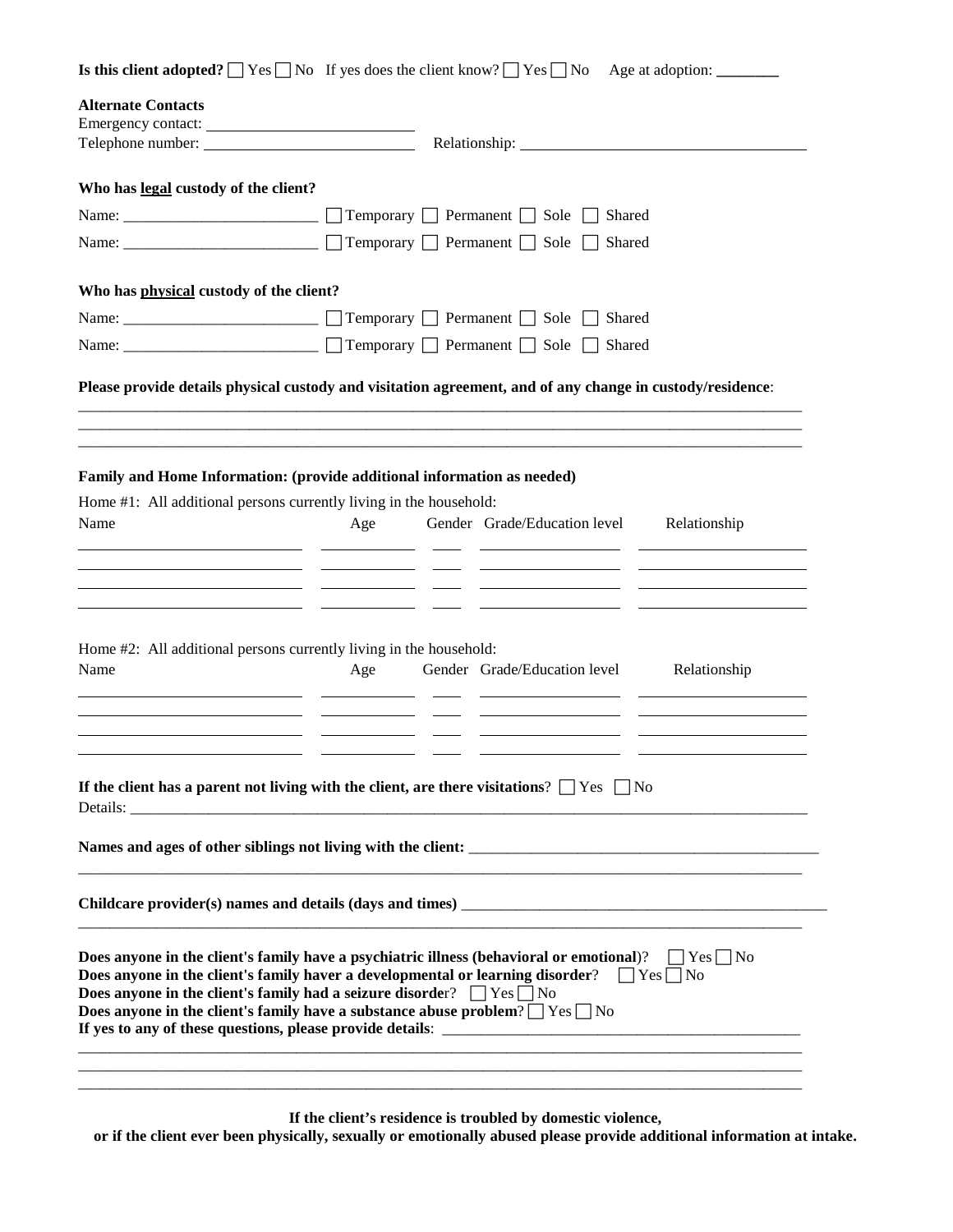|    | Client Developmental History: Please complete as much of the following about the client as possible:                                                                                                                                                                              |
|----|-----------------------------------------------------------------------------------------------------------------------------------------------------------------------------------------------------------------------------------------------------------------------------------|
|    |                                                                                                                                                                                                                                                                                   |
|    | Were there any complications during pregnancy? $\Box$ No $\Box$ Yes $\Box$ Don't Know If "yes," please explain:                                                                                                                                                                   |
|    |                                                                                                                                                                                                                                                                                   |
|    |                                                                                                                                                                                                                                                                                   |
|    | Number of Weeks Gestation                                                                                                                                                                                                                                                         |
|    | Delivery Vaginal Forceps Suction Caesarean section Breech                                                                                                                                                                                                                         |
|    | Were there any problems during delivery? $\Box$ No $\Box$ Yes                                                                                                                                                                                                                     |
|    |                                                                                                                                                                                                                                                                                   |
|    |                                                                                                                                                                                                                                                                                   |
|    | Condition at birth? Please explain (e.g. apgar scores, etc): ____________________                                                                                                                                                                                                 |
|    |                                                                                                                                                                                                                                                                                   |
|    |                                                                                                                                                                                                                                                                                   |
|    | Incubator? $\Box$ No $\Box$ Yes<br>If yes how $\log$ ?<br>Jaundiced: Bilirubin Lights? $\Box$ No $\Box$ Yes<br>Breathing Problems right after birth? $\neg$ No $\neg$ Yes<br>Supplemental Oxygen $\neg$ No $\neg$ Yes<br>Total number of Days Client was in hospital after birth: |
|    | <b>Infancy-Toddler Period:</b>                                                                                                                                                                                                                                                    |
| A. | Were there any feeding problems? $\Box$ No $\Box$ Yes                                                                                                                                                                                                                             |
| Β. | Did your client sleep well? $\Box$<br>No $\Box$<br>Yes                                                                                                                                                                                                                            |
| C. |                                                                                                                                                                                                                                                                                   |
| D. | Describe you client's temperament during the first 12 months:                                                                                                                                                                                                                     |
| Е. | Did your client like to be held? $\Box$ No $\Box$ Yes                                                                                                                                                                                                                             |
| F. | Could your client entertain him/herself? $\Box$ No $\Box$ Yes                                                                                                                                                                                                                     |
| G. | Did the client have problems with frequent head banging? $\Box$ No $\Box$ Yes                                                                                                                                                                                                     |
| Η. | Did the client have an excessive number of accidents? $\Box$ No $\Box$ Yes                                                                                                                                                                                                        |
| Ι. |                                                                                                                                                                                                                                                                                   |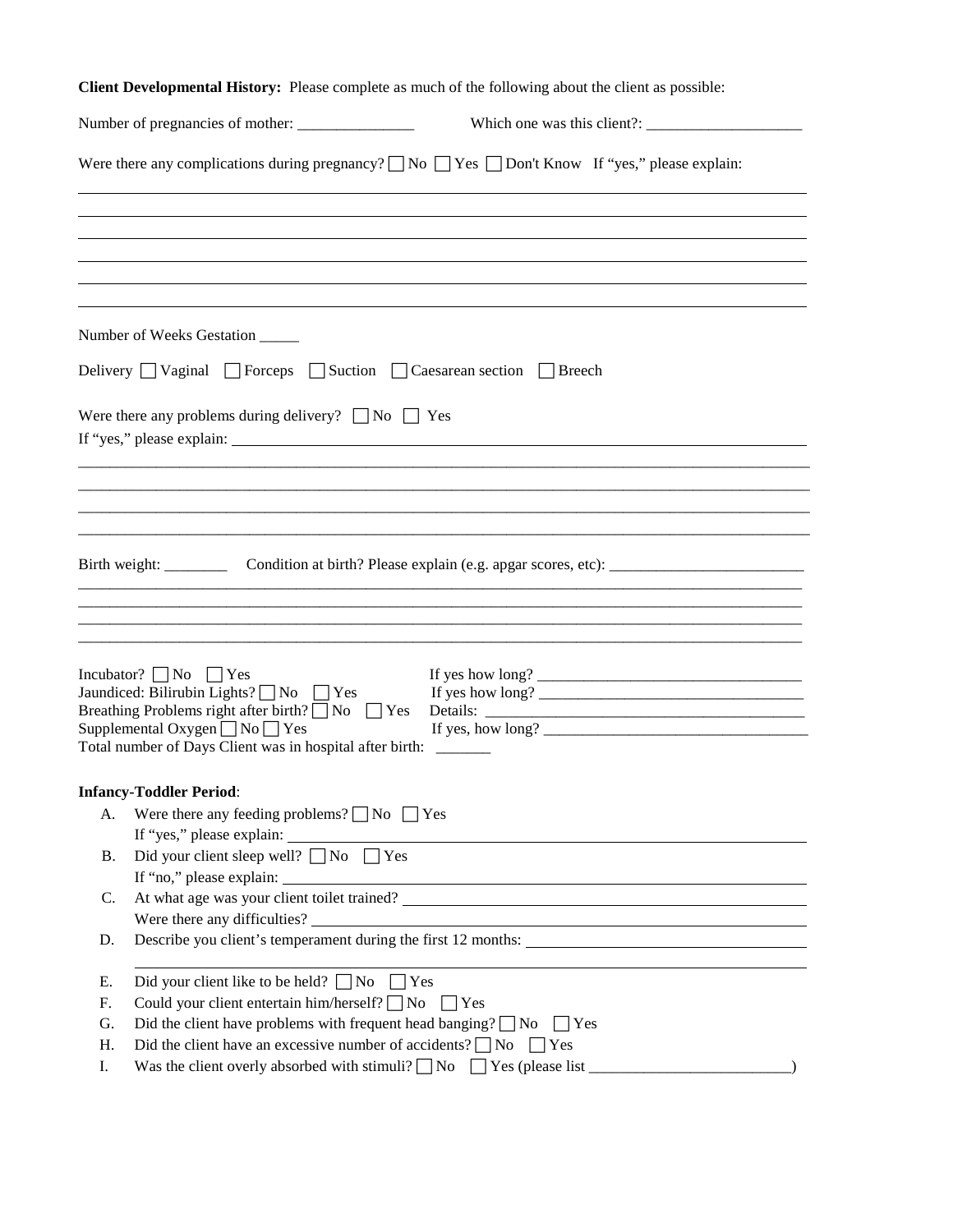#### **Milestones**

Was the client's development in the following areas early, normal or delayed (list ages if known):

|                              |                                                     |                                                                                                                                | <b>EARLY</b> | <b>NORMAL</b>  | <b>DELAYED</b> |
|------------------------------|-----------------------------------------------------|--------------------------------------------------------------------------------------------------------------------------------|--------------|----------------|----------------|
| Wean                         |                                                     |                                                                                                                                |              |                |                |
| Sit Alone                    |                                                     |                                                                                                                                |              |                |                |
| Roll Over                    |                                                     |                                                                                                                                |              |                |                |
| <b>Stand Alone</b>           |                                                     |                                                                                                                                |              |                |                |
| Walk by Self                 |                                                     |                                                                                                                                |              |                |                |
|                              | Dress Self (except for buttons and tying knots)     |                                                                                                                                |              |                |                |
| Feed self with spoon or fork |                                                     |                                                                                                                                |              |                |                |
|                              | Spoke first words (other than Mama/Dada)            |                                                                                                                                |              |                |                |
| Spoke first real sentences   |                                                     |                                                                                                                                |              |                |                |
|                              |                                                     | Become bladder trained (infrequent daytime accidents)                                                                          |              |                |                |
|                              | Become nighttime trained (rare accidents)           |                                                                                                                                |              |                |                |
|                              | Become bowel trained (no accidents)                 |                                                                                                                                |              |                |                |
| Help with household tasks    |                                                     |                                                                                                                                |              |                |                |
| Ride a bicycle               |                                                     |                                                                                                                                |              |                |                |
| Tie own shoes                |                                                     |                                                                                                                                |              |                |                |
|                              | Please detail any of the client's hospitalizations: | Has the client had any serious: Accidents? $\Box$ No $\Box$ Yes Injuries? $\Box$ No $\Box$ Yes Illnesses? $\Box$ No $\Box$ Yes |              |                |                |
| Date                         | Age                                                 | Hospital                                                                                                                       | Reason       |                |                |
|                              |                                                     |                                                                                                                                |              | Length of stay |                |
|                              |                                                     |                                                                                                                                |              |                |                |
|                              |                                                     |                                                                                                                                |              |                |                |
|                              |                                                     |                                                                                                                                |              |                |                |
|                              |                                                     |                                                                                                                                |              |                |                |
|                              |                                                     | Date of last hearing screening _____________________Location _______________________Hearing Aids No Yes                        |              |                |                |
|                              |                                                     |                                                                                                                                |              |                |                |
|                              |                                                     |                                                                                                                                |              |                |                |
|                              |                                                     |                                                                                                                                |              |                |                |
|                              |                                                     | Does or did the client have lead poisoning? $\Box$ No $\Box$ Yes                                                               |              |                |                |
|                              |                                                     |                                                                                                                                |              |                |                |
|                              |                                                     |                                                                                                                                |              |                |                |
|                              |                                                     | Past and Current Medications taken by the client:                                                                              |              |                |                |
| Date                         | Age                                                 | Drug                                                                                                                           | Reason       | Physician      |                |
|                              |                                                     |                                                                                                                                |              |                |                |
|                              |                                                     | <u> 1989 - Johann Barbara, martin a</u>                                                                                        |              |                |                |
|                              |                                                     |                                                                                                                                |              |                |                |
|                              |                                                     |                                                                                                                                |              |                |                |
|                              |                                                     |                                                                                                                                |              |                |                |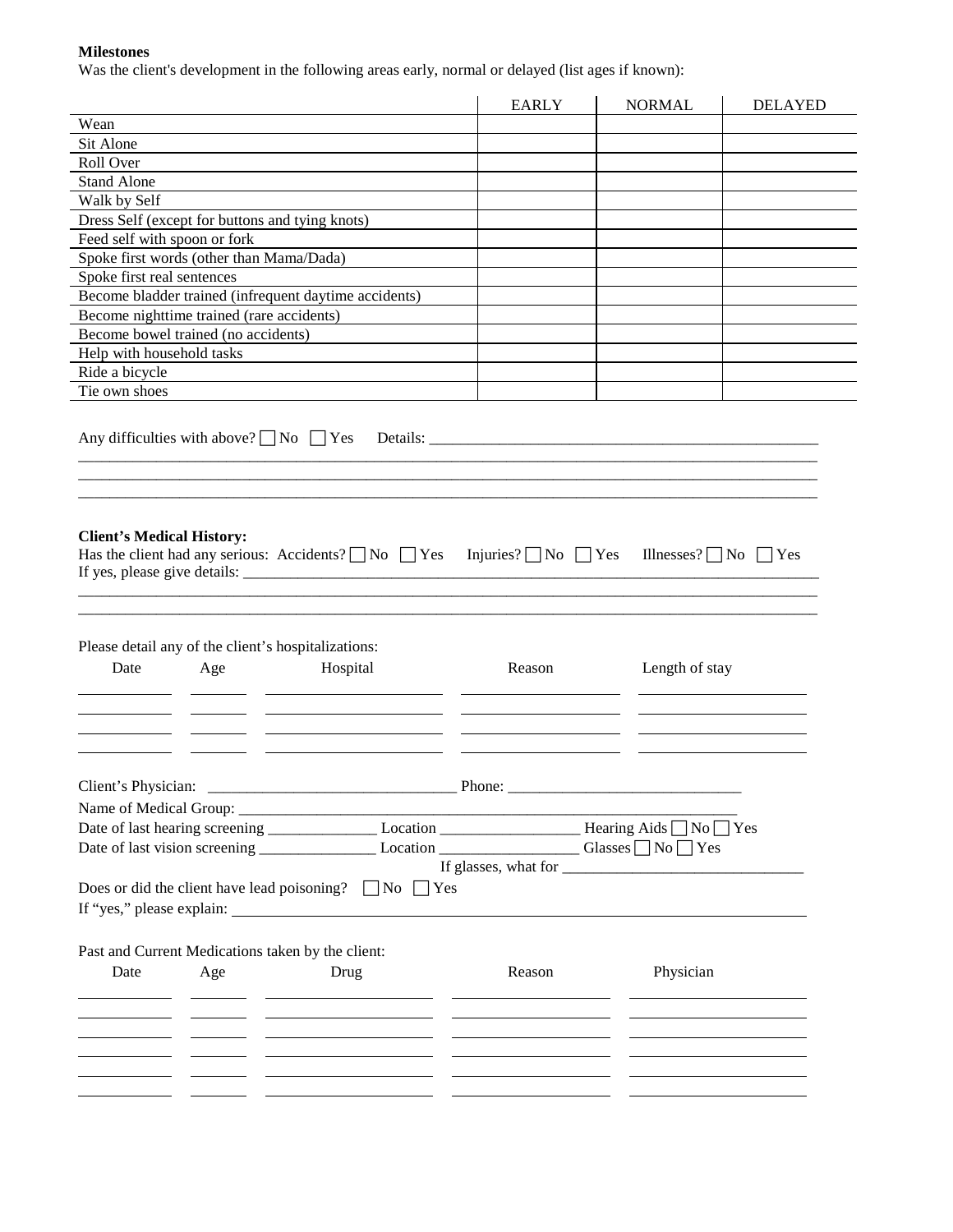#### **Health Concerns:**

| Respiratory<br><b>Frequent Colds</b><br>Chronic Cough<br>Asthma<br>Hay Fever<br>Sinus Condition                                                                          | N <sub>o</sub><br>Yes<br>Yes<br>N <sub>0</sub><br>Yes<br>No<br>Yes<br>No<br>No<br>Yes                                        |          |                                                  |                                                                               |  |
|--------------------------------------------------------------------------------------------------------------------------------------------------------------------------|------------------------------------------------------------------------------------------------------------------------------|----------|--------------------------------------------------|-------------------------------------------------------------------------------|--|
| Cardiovascular<br>Shortness of Breath or Dizziness with Physical Exertion<br>Activity Limitation Due to Heart Condition<br><b>Heart Murmur</b>                           |                                                                                                                              |          | Yes<br>No.<br>No<br>Yes<br>Yes<br>N <sub>0</sub> |                                                                               |  |
| Gastrointestinal<br><b>Excessive Vomiting</b><br>Frequent Diarrhea<br>Constipation<br><b>Stomach Pain</b>                                                                | Yes<br>No.<br>Yes<br>N <sub>o</sub><br>Yes<br>N <sub>0</sub><br>Yes<br>N <sub>0</sub>                                        |          |                                                  |                                                                               |  |
| Genitourinary<br>Urination in Pants/ Bed<br>Pain While Urinating                                                                                                         | $\bigcap$ Yes<br>N <sub>0</sub><br>$\overline{\text{No}}$<br>$\Box$ Yes                                                      |          |                                                  |                                                                               |  |
| Musculoskeletal<br>Muscle Pain<br>Clumsy Walk<br>Poor Posture                                                                                                            | Yes<br>N <sub>0</sub><br>Yes<br>No<br>Yes<br>N <sub>o</sub>                                                                  |          |                                                  |                                                                               |  |
| Skin<br><b>Frequent Rashes</b><br><b>Bruises Easily</b><br><b>Sores</b><br>Severe Acne<br>Itchy Skin (Eczema)                                                            | Yes<br>N <sub>0</sub><br>Yes<br>N <sub>0</sub><br>Yes<br>N <sub>o</sub><br>N <sub>o</sub><br>Yes<br>No<br>$\exists$ Yes      |          |                                                  |                                                                               |  |
| Neurological<br>Seizures/Convulsions<br><b>Speech Defects</b><br><b>Accident Prone</b><br>Grinds Teeth<br>Has tics/twitches<br><b>Bangs Head</b><br>Rocks Back and Forth | Yes<br>No.<br>No<br>Yes<br>Yes<br>N <sub>0</sub><br>Yes<br>N <sub>0</sub><br>No<br>Yes<br>No<br>Yes<br>Yes<br>N <sub>0</sub> | Details: |                                                  |                                                                               |  |
| Allergies<br>Allergies to Medicine<br>Allergies to Food<br>Other Allergies<br>Speech<br>Stuttering<br><b>Unclear Speech</b><br>Other speech problems                     | Yes<br>No<br>No<br>Yes<br>No<br>Yes<br>Yes<br>No<br>No<br>Yes<br>No<br>Yes                                                   |          |                                                  |                                                                               |  |
| Hearing<br>Severe Ear Infections<br><b>Hearing Problems</b><br>Ear Tubes                                                                                                 | Yes<br>N <sub>0</sub><br>Yes<br>No<br>No<br>Yes                                                                              |          |                                                  | Details: $\frac{1}{\sqrt{1-\frac{1}{2}}\left(\frac{1}{2}-\frac{1}{2}\right)}$ |  |

| (If yes, number of times: |  |
|---------------------------|--|
|---------------------------|--|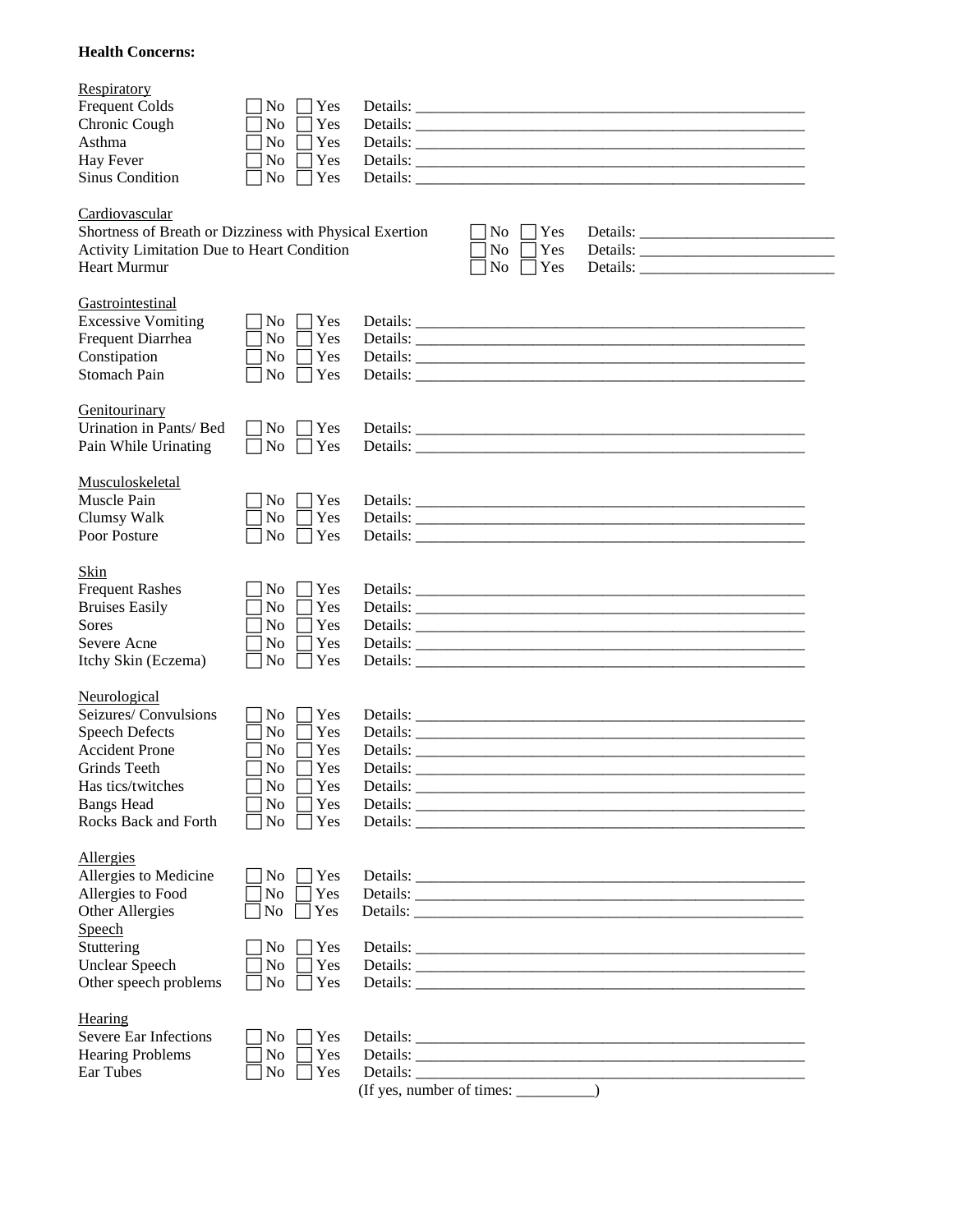#### **Family Medical History**

| Is there a history of any of the following in the family (Use "M" for mother's side; "F" for father's side.) |                      |
|--------------------------------------------------------------------------------------------------------------|----------------------|
| TВ                                                                                                           | Vision problems      |
| Birth defects                                                                                                | Hearing problems     |
| Emotional problems                                                                                           | Drugs                |
| Behavior problems                                                                                            | Alcohol              |
| <b>Intellectual Disability</b>                                                                               | <b>Diabetes</b>      |
| Goiter (Thyroid)                                                                                             | Convulsions/seizures |
| Other                                                                                                        | Other                |
| $Further\, common to (attack\, additional\ information\, as\, model).$                                       |                      |

Further comments (attach additional information as needed):: \_

**Client's Assessment and Treatment History:** Please include as complete a history as possible or past and current evaluations and treatment. Include agencies, physicians, counselors, institutions, therapists, etc. Also include information about early intervention services (e.g. IFSP).

| Provider                                                        |      | Dates (From/To):                                                               |                                                                                                                       | Type of Treatment                                                                                                                                                                                                                                          |  |
|-----------------------------------------------------------------|------|--------------------------------------------------------------------------------|-----------------------------------------------------------------------------------------------------------------------|------------------------------------------------------------------------------------------------------------------------------------------------------------------------------------------------------------------------------------------------------------|--|
| the contract of the contract of the contract of the contract of |      |                                                                                |                                                                                                                       | <u> 1980 - Johann Barbara, martxa alemaniar argumento este alemaniar alemaniar alemaniar alemaniar alemaniar al</u>                                                                                                                                        |  |
|                                                                 |      |                                                                                |                                                                                                                       | Has the client been court involved? $\Box$ No $\Box$ Yes If "yes," please explain: $\Box$                                                                                                                                                                  |  |
|                                                                 |      |                                                                                |                                                                                                                       | Grade: $\sqrt{\frac{2}{1-\frac{1}{2}} \cdot \frac{1}{2-\frac{1}{2}} \cdot \frac{1}{2-\frac{1}{2}} \cdot \frac{1}{2-\frac{1}{2}}}$                                                                                                                          |  |
|                                                                 | Date | Location                                                                       |                                                                                                                       | Problems $(Y/N)$ Reason for leaving                                                                                                                                                                                                                        |  |
| Preschool<br>Kindergarten                                       |      |                                                                                |                                                                                                                       |                                                                                                                                                                                                                                                            |  |
|                                                                 |      |                                                                                |                                                                                                                       |                                                                                                                                                                                                                                                            |  |
| Learning Problems                                               |      | Has the client experienced any of the following in school?                     |                                                                                                                       | □ Discipline Problems □ Social Problems □ Attention Problems □ Emotional Problems                                                                                                                                                                          |  |
|                                                                 |      | If you answered, "yes," to problems at any academic level, please detail here: |                                                                                                                       |                                                                                                                                                                                                                                                            |  |
|                                                                 |      |                                                                                |                                                                                                                       | Has the client ever an IEP or 504 plan? $\Box$ No $\Box$ Yes If yes, please provide a copy of most recent IEP/504 plan.<br>Has there been academic/psychological testing done at school $\Box$ No $\Box$ Yes? If yes, please provide a copy of most recent |  |
| <b>Daily Routines and Social Interactions:</b>                  |      |                                                                                |                                                                                                                       | Does the client eat breakfast $\Box$ Yes $\Box$ No If so, who prepares it?                                                                                                                                                                                 |  |
| Does the family eat dinner together? $\Box$ Yes $\Box$ No       |      |                                                                                |                                                                                                                       |                                                                                                                                                                                                                                                            |  |
|                                                                 |      |                                                                                |                                                                                                                       |                                                                                                                                                                                                                                                            |  |
| How many friends does you child have?                           |      |                                                                                | <u> 1980 - Andrea Station Andrea Station and American Station and American Station and American Station and Ameri</u> | Does the client spend time with friends? $\Box$ Yes $\Box$ No How much time on a weekly basis?                                                                                                                                                             |  |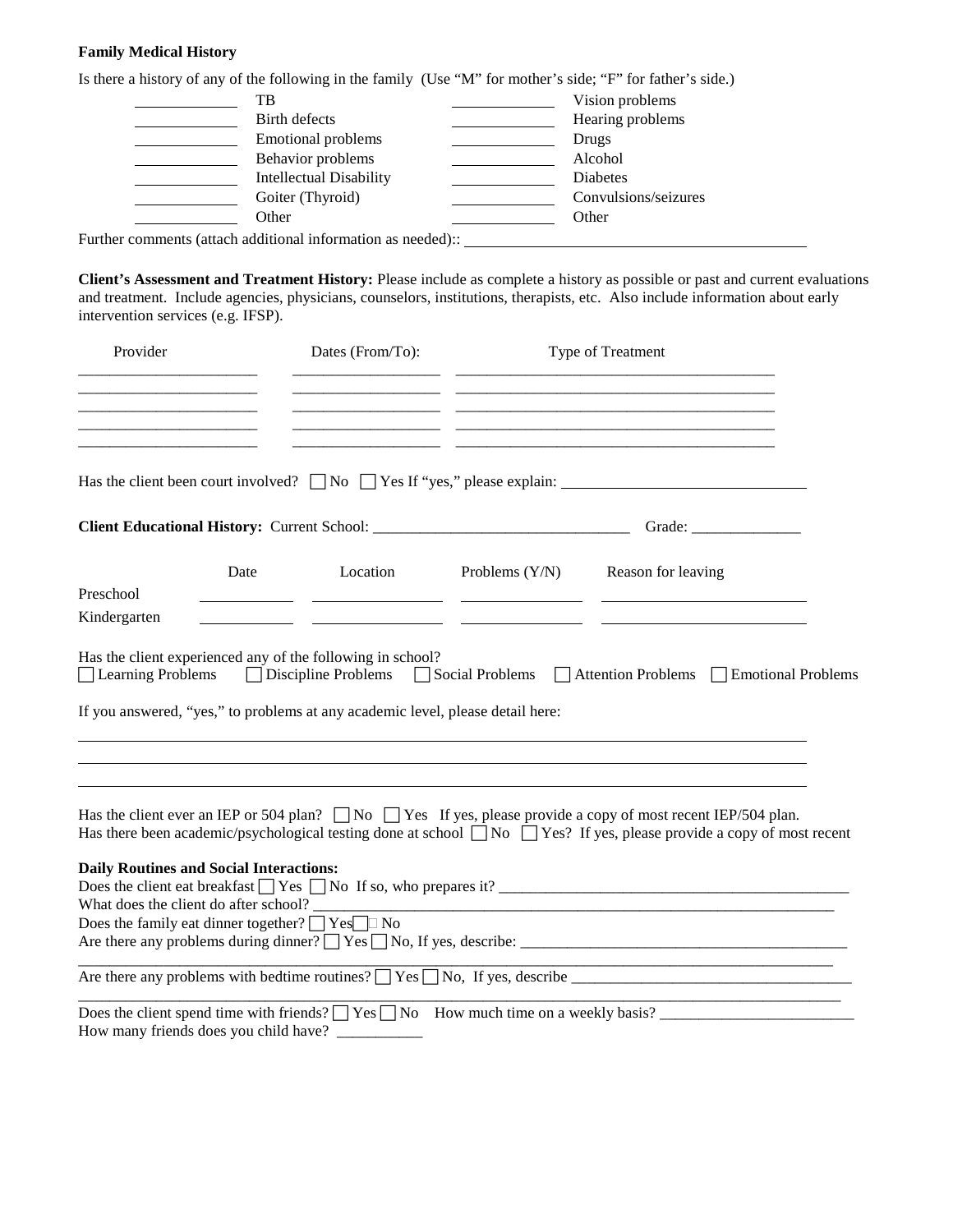|                                                   | <b>Problem Checklist</b> |                   |                  |                 |
|---------------------------------------------------|--------------------------|-------------------|------------------|-----------------|
|                                                   |                          | <b>SOMEWHAT A</b> |                  | <b>A SEVERE</b> |
|                                                   | <b>NOT A PROBLEM</b>     | <b>PROBLEM</b>    | <b>A PROBLEM</b> | <b>PROBLEM</b>  |
|                                                   |                          |                   |                  |                 |
| PROBLEMS WITH SLEEPING<br><b>Trouble Sleeping</b> |                          |                   |                  |                 |
| Nightmares                                        |                          |                   |                  |                 |
| Sleep walking                                     |                          |                   |                  |                 |
| Sleep talking                                     |                          |                   |                  |                 |
|                                                   |                          |                   |                  |                 |
| <b>SCHOOL PROBLEMS</b>                            |                          |                   |                  |                 |
| Is afraid to go to school                         |                          |                   |                  |                 |
| Won't obey school rules                           |                          |                   |                  |                 |
| Has conflicts with teachers                       |                          |                   |                  |                 |
|                                                   |                          |                   |                  |                 |
| <b>RELATIONSHIPS WITH PEERS</b>                   |                          |                   |                  |                 |
| Has few or no friends                             |                          |                   |                  |                 |
| Plays alone most of the time                      |                          |                   |                  |                 |
| Fights with others                                |                          |                   |                  |                 |
| Tries to boss others around                       |                          |                   |                  |                 |
| <b>Blames</b> others                              |                          |                   |                  |                 |
|                                                   |                          |                   |                  |                 |
| <b>BEHAVIOR PROBLEMS</b>                          |                          |                   |                  |                 |
| Tantrums                                          |                          |                   |                  |                 |
| Lies                                              |                          |                   |                  |                 |
| <b>Steals</b>                                     |                          |                   |                  |                 |
| <b>Breaks</b> things                              |                          |                   |                  |                 |
| Assaultive                                        |                          |                   |                  |                 |
| Other:                                            |                          |                   |                  |                 |
| <b>COMMUNICATION SKILLS</b>                       |                          |                   |                  |                 |
| <b>Limited Speech</b>                             |                          |                   |                  |                 |
| <b>Repetitive Speech Problems</b>                 |                          |                   |                  |                 |
| Regression in Speech                              |                          |                   |                  |                 |
|                                                   |                          |                   |                  |                 |
| <b>SOCIAL SKILLS</b>                              |                          |                   |                  |                 |
| Makes poor eye contact                            |                          |                   |                  |                 |
| Afraid of many things                             |                          |                   |                  |                 |
| Very Shy                                          |                          |                   |                  |                 |
| Demands too much attention                        |                          |                   |                  |                 |
| Plays Alone                                       |                          |                   |                  |                 |
| Withdraws from people                             |                          |                   |                  |                 |
|                                                   |                          |                   |                  |                 |
| <b>EMOTIONAL PROBLEMS</b>                         |                          |                   |                  |                 |
| Has unreasonable fears                            |                          |                   |                  |                 |
| Is sad or unhappy most times                      |                          |                   |                  |                 |
| Cries a lot                                       |                          |                   |                  |                 |
| Sluggish or Slow                                  |                          |                   |                  |                 |
| Tired most of the time                            |                          |                   |                  |                 |
| Mood changes quickly                              |                          |                   |                  |                 |
|                                                   |                          |                   |                  |                 |
|                                                   |                          |                   |                  |                 |

## **ATTENTION AND SELF-CONTROL**

| Has difficulty concentrating |  |  |
|------------------------------|--|--|
| Is easily distracted         |  |  |
| Can't sit still              |  |  |
| Hyperactive                  |  |  |